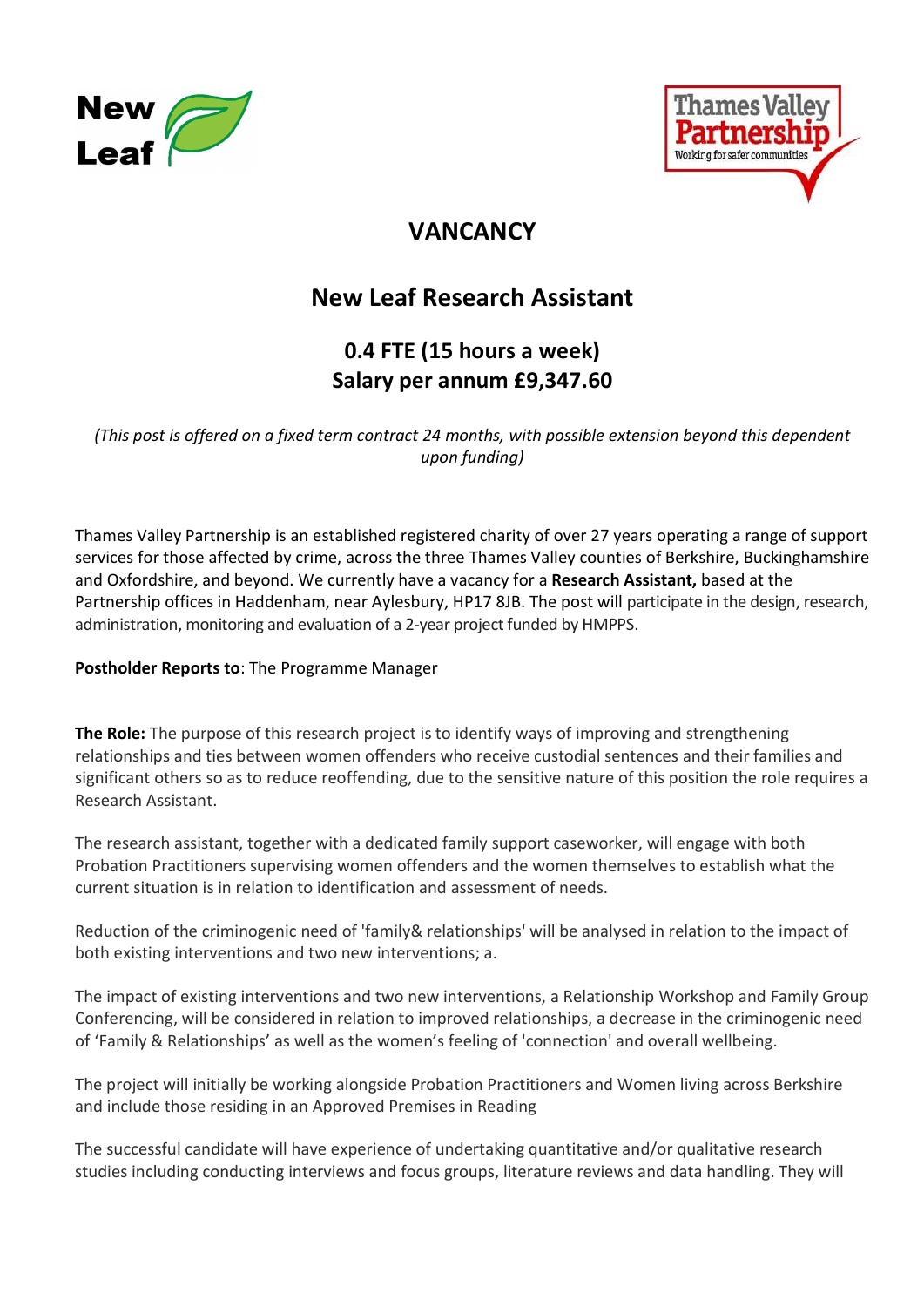



have a good honors degree or equivalent, have excellent organisational skills and be able to work on their own initiative.

We are happy to take a flexible approach and negotiate an agreeable work pattern with the successful candidate, on the provision that we can meet the requirements of the project and all work is completed by the given due dates.

As a member of the team, you will be responsible for, keeping good lines of communication open and ensuring the efficient working and throughput of research is completed. You will be handling sensitive and personal information on the clients we support, therefore ensuring confidentiality and security of information at all times is paramount.

This is a rewarding and interesting role where you will be required to work closely with Prison Officers, Probation Officers, female offenders and their families, Police and other partners. You will be working within a collaborative, supportive and friendly team in comfortable offices in Haddenham, Buckinghamshire.

## Responsibilities & Key Tasks:

- Conduct literature reviews
- Collect and analyze data
- Prepare materials for submission to HMPPS, NPS and other interested parties
- Prepare interview questions
- Recruit and/or interview subjects
- Maintain accurate records of interviews, safeguarding the confidentiality of subjects, as necessary
- Summarize interviews
- Summarize project results
- Prepare progress reports
- Prepare other articles, reports and presentations
- Develop or assist in the development of interview schedules; contact potential subjects to introduce and explain study objectives and protocol and to arrange interviews, either in person or by telephone
- Conduct and record face-to-face and/or telephone interviews with subjects, in accordance with predetermined interview protocol, data collection procedures and documentation standards
- Develop research protocols
- Develop assessment and evaluation tools
- Compile data for progress reports

## Skills, Knowledge and Abilities

#### Essential

- Excellent verbal and written communication skills with an ability to liaise with staff, colleagues, volunteers and service users, across agencies and at all levels.
- Statistical and Graphical Analysis of Data.
- Confidence in dealing sensitively with a wide-range of people.